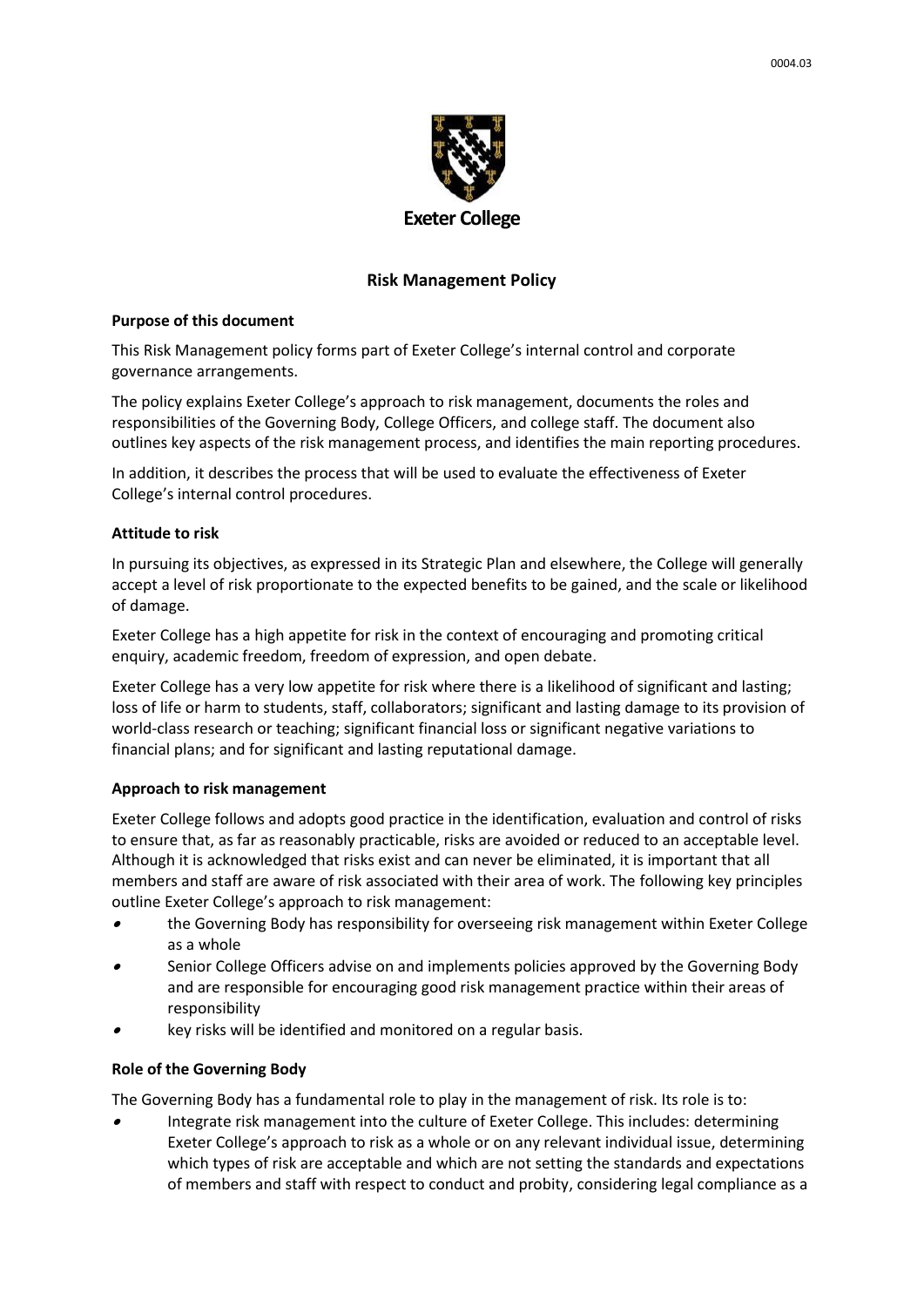minimum standard, anticipating and responding, whenever possible, to changing social environmental and legislative requirements, and raising awareness of the need for risk management.

- •Take major decisions affecting Exeter College's risk profile or exposure.
- • Monitor the management of significant risks to reduce the likelihood of unwelcome surprises.
- • Ensure that the less significant risks are being actively managed, with the appropriate controls in place and working effectively.
- • Annually review Exeter College's approach to risk management and approve changes or improvements to key elements of its processes and procedures.

### **Role of Senior College Officers**

The Senior College Officers are the Rector, Finance and Estates Bursar, the Domestic Bursar, the College Accountant and the Academic Dean. Their responsibilities are to

- •Implement policies on risk management.
- • Identify and evaluate the significant risks faced by Exeter College for consideration by the Governing Body.
- • Provide adequate information in a timely manner to the Governing Body and its committees on the status of risks and controls.
- • Undertake an annual review of effectiveness of the systems of internal control and report to the Governing Body.

### **Risk management and the systems of internal control**

Exeter College's risk management policy includes systems of internal controls. These controls encompass a number of elements that together facilitate an effective and efficient operation, enabling Exeter College to respond to a variety of operational, financial, and commercial risks. These elements include:

#### *Policies and procedures.*

Attached to significant risks are a series of policies that underpin the internal control process. The policies are set by the Governing Body through its committees and implemented and communicated by Senior College Officers to members and staff. Written procedures support the policies where appropriate.

#### *Regular reporting.*

Regular reporting is designed to monitor key risks and their controls. Decisions to rectify problems identified are made at regular meetings of the relevant committees of the Governing Body and, if appropriate, of the Governing Body itself.

#### *Risk Register*

The Finance and General Purposes committee is responsible for overseeing the compilation and annual review of an overall Risk Register to facilitate the identification, assessment and ongoing monitoring of major risks to which Exeter College is exposed. Annually, each committee is asked to review and update the risk register for activities for which it is responsible.

# *Departmental responsibilities of College Officers*

College Officers are encouraged to develop and use this approach to ensure that significant risks in their department are identified, assessed and monitored through each department's risk management systems and procedures.